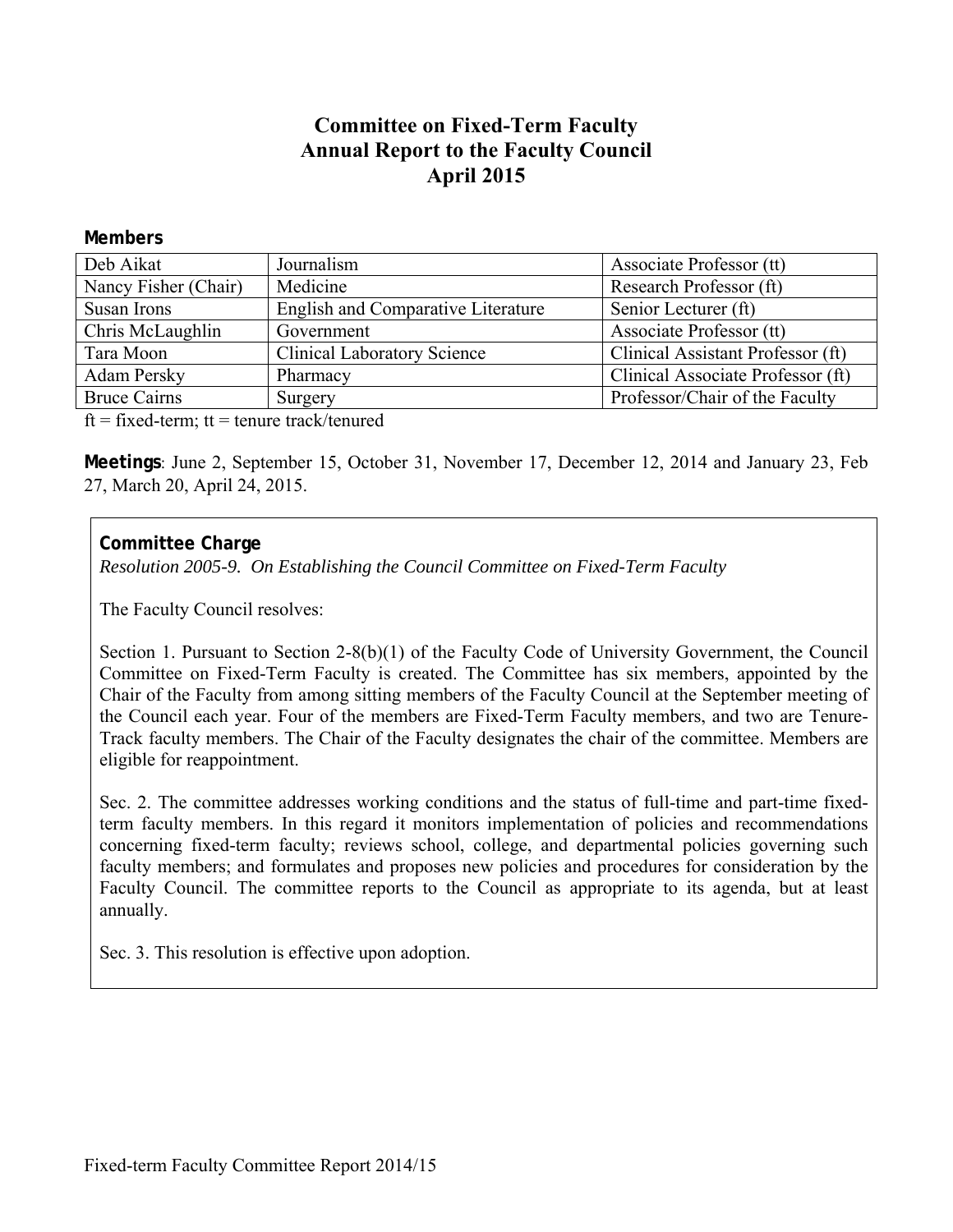#### **As of July 1, 2015\*:**

*Resolution 2015-2. On Amending the Faculty Code of University Government to Establish the Committee on Fixed Term Faculty.* 

Section 1. Faculty Council resolution 2005-9, which chartered the Council Committee on Fixed-Term Faculty, is rescinded.

Section 2. The General Faculty enacts that  $\S$  4-14 is added to the Faculty Code of University Government:

§ 4-14. Committee on Fixed-Term Faculty

 (a) The Committee on Fixed-Term Faculty consists of six members of the voting faculty, appointed by the Chair of the Faculty. Four of the members are fixed-term, and two are tenure-track.

 (b) The committee addresses concerns and makes policy recommendations on matters specific to fixed-term faculty members, including, but not limited to, working conditions, status, and professional advancement.

Section 3. This resolution is effective on July 1, 2015. The Chair of the Faculty shall stagger the terms of the initial members in a manner consistent with  $\S$  4-1(a)(2).

\*Passed vote of the Faculty Council on February 27 and March 20, 2015.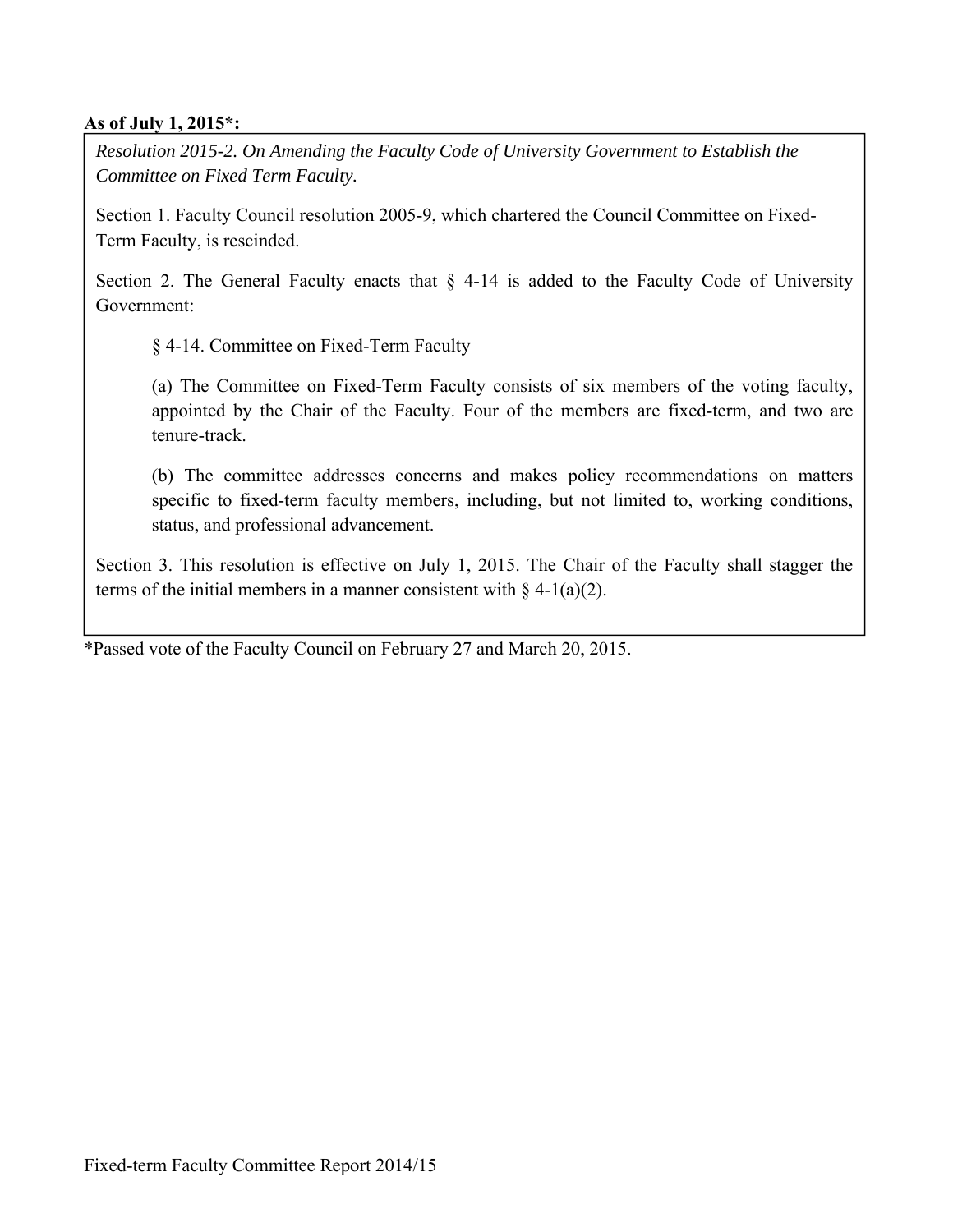## **Quick View of Activities of the Committee 2014-2015**

- **1.** The committee developed a survey for all UNC Fixed-Term Faculty. The survey assessed their knowledge of representation in faculty governance and asked what pressing issues face them professionally.
- **2.** The survey was sent in July 2014. We received 888 responses out of 1400 Fixed-Term Faculty.
- 3. A list of short and long term goals for the committee was set.
- 4. Survey data analysis proceeded over the year, including both quantitative and qualitative analysis.
- 5. A list of Best Practices for ensuring the professional success of Fixed Term Faculty was formed (listed below).
- 6. A webpage was created as a resource for Fixed-Term Faculty on campus.

## **Summary of Activities of the Committee 2014-15**

Committee goals:

- 1. Survey Fixed-Term Faculty on awareness of representation, job satisfaction and top concerns
- 2. Recommend longer contracts for Fixed-Term Faculty campus-wide
- 3. Get the word out that Fixed-Term Faculty have representation in FC
- 4. Develop a list of Best Practices to ensure the success of Fixed-Term Faculty professionally at UNC
- 5. Continue moving forward with renaming "Lecturers" to professional titles.

#### 2014/15 Mission Statement developed:

To raise awareness of how the University, Schools and Departments can support Fixed-Term Faculty by providing

- Job security
- Career path development
- Professional opportunities and resources
- Departmental inclusion
- Appropriate professional titles

Benefit to the University: Increase faculty retention to retain talent and reduce turn-over resulting in costly loss of service and necessity of searches. Improving these areas for Fixed-Term Faculty will also improve a sense of community on campus.

#### Additional activities:

- Worked with Paul Mihas, Asst. Dir. Ed. & Qualitative Research at H W Odum Inst. and Sarah Birken, Research Assistant Professor, Health Policy and Management for data analysis
- Reported to UNC-CH delegation of Faculty Assembly on January 8
- Met with several department chairs to discuss best practices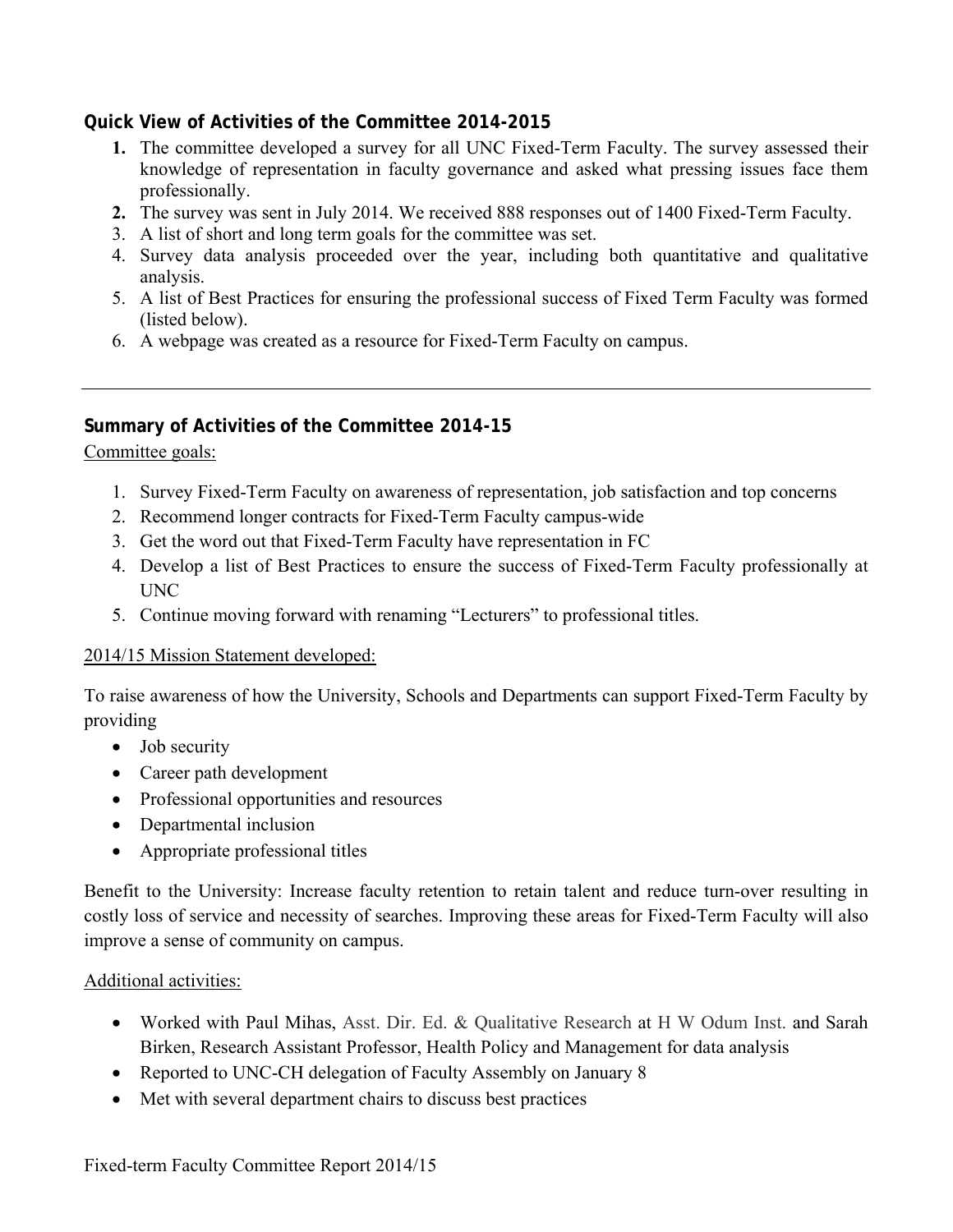Collaborated with other committees: Community and Diversity, Status of Women, APT, Faculty Welfare

**Survey Results:** Two levels of data analysis were performed. First, quantitative data was analyzed from the survey reporting awareness of representation in faculty governance and general satisfaction. A second level of qualitative analysis was performed on a subset of respondents to capture the comments provided by the respondents. This second analysis is ongoing. The quantitative analysis documents the following:

- Fixed-Term Faculty members are largely unaware of their own numbers, representation of Faculty Council or the informational resources available regarding appointment policy.
- 63% of Fixed-Term Faculty members are Satisfied or Very Satisfied with their positions at UNC.
- Fixed-Term Faculty members are most concerned with salary equity, length of contracts, evaluation process, promotion criteria, retention and growth opportunities.
- The majority of Fixed-Term Faculty members have only one-year contracts, even those who have served at the University for over 10 years.
- Some Fixed-Term Faculty members are not well supported by their departments, resulting in a feeling of lowered valuation.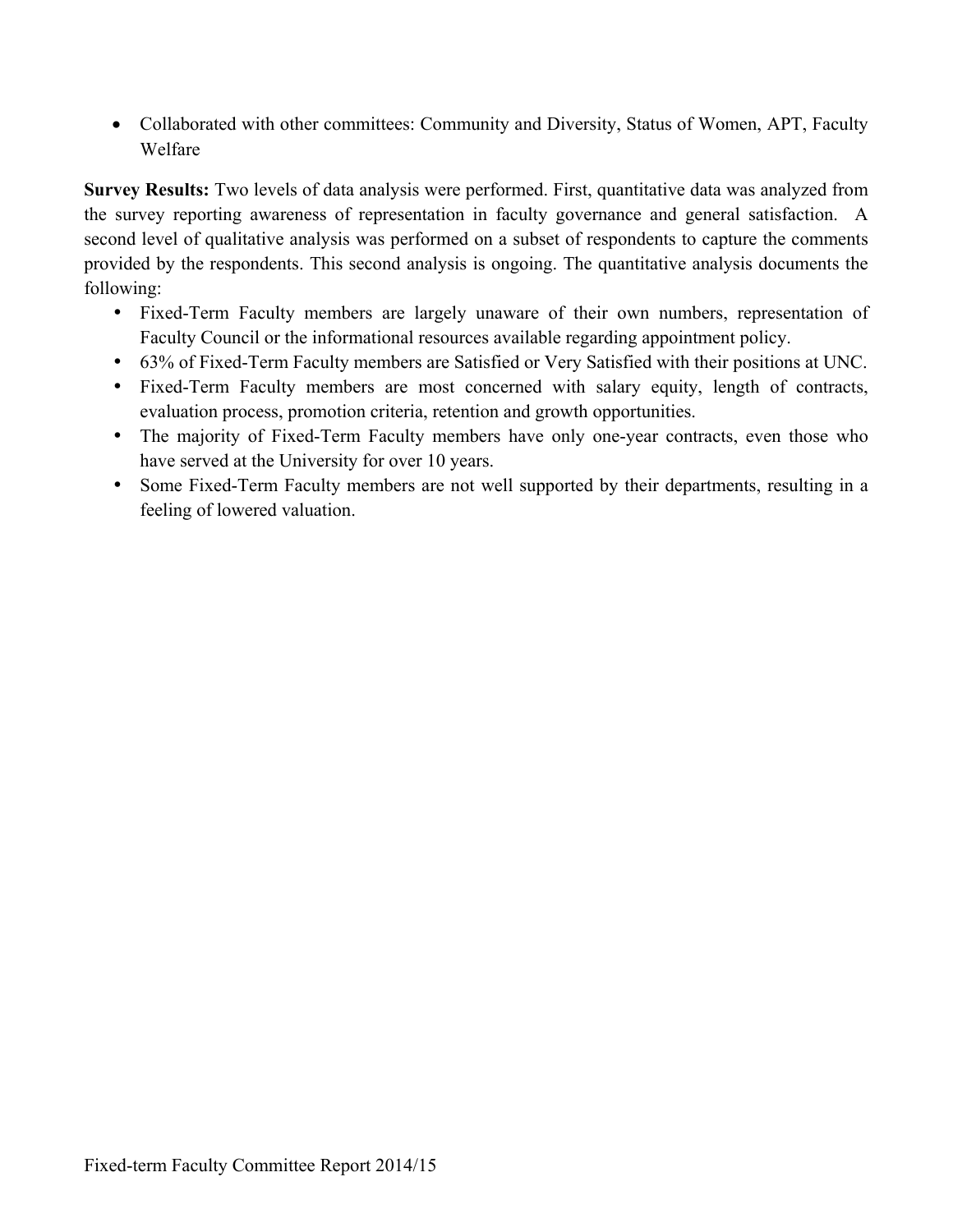### **Best Practices to Ensure the Professional Success of Fixed Term Faculty at UNC**

The Committee on Fixed-Term Faculty recommends the following "best practices" for the employment and professional support of full-time Fixed-Term Faculty at UNC-Chapel Hill. These recommendations come from an extensive survey of UNC Fixed-Term Faculty as well as practices from other universities.

1. **LENGTH OF CONTRACT** When an appointment with fixed-term fills an ongoing role in the appointing unit's academic program, employment contracts should be longer than one year. Thus, except in unusual circumstances, the following guidelines should be observed.

| <b>Years of Service to the University</b>  | <b>Contract Length</b> |
|--------------------------------------------|------------------------|
| $\leq$ 1 year                              | 1 year                 |
| $1 - 5$ years or Associate Professor level | 3 years                |
| > 5 years or Professor level               | 5 years                |

- 2. **NON-RENEWAL NOTICE** Decisions not to renew the appointments of full-time Fixed-Term Faculty should be made with adequate notice, at least six months prior to the end of the first year's appointment. Except in cases of urgent financial contingency, notice in advance of nonrenewal should progressively increase to twelve months. Individuals with appointments that fill an ongoing role in the unit whose contracts are not to be renewed should have access to an expedited process of review, so that a final decision can be made in a timely and responsible manner.
- 3. **CLEAR PROFESSIONAL PROGRESSION** Academic units should have a clear career ladder system for full-time  $(>=75\%$  FTE) fixed-term positions, and appointments should be made with predictable ranks and titles. This document should be updated and revised every five years. Criteria should include responsibilities for teaching, service and scholarship (e.g., scholarship of education, scholarship of application, scholarship of discovery).
- 4. **COMMUNICATION** Standards and criteria for reappointment and progression in rank should be written and widely distributed to both full-time Fixed-Term Faculty and those who perform the evaluations and make recommendations and decisions. The process of reappointment should be communicated to individuals who are offered a fixed-term appointment. At the point of inception, it should be made clear if a career ladder system is in place in the unit and whether or not its benefits might extend to the position. Individuals under consideration for reappointment should be given an opportunity to prepare evaluation dossiers and make a case for their continued participation in the appointing unit's academic program.
- **5. CAREER DEVELOPMENT RESOURCES AND OPPORTUNITIES** Fixed‐Term Faculty members should be mentored and should receive regular feedback (at minimum yearly) on their performance, as well as the support necessary to advance their careers. They should be supported, including access to training, competitive leaves, internal grants and awards, and travel funds.